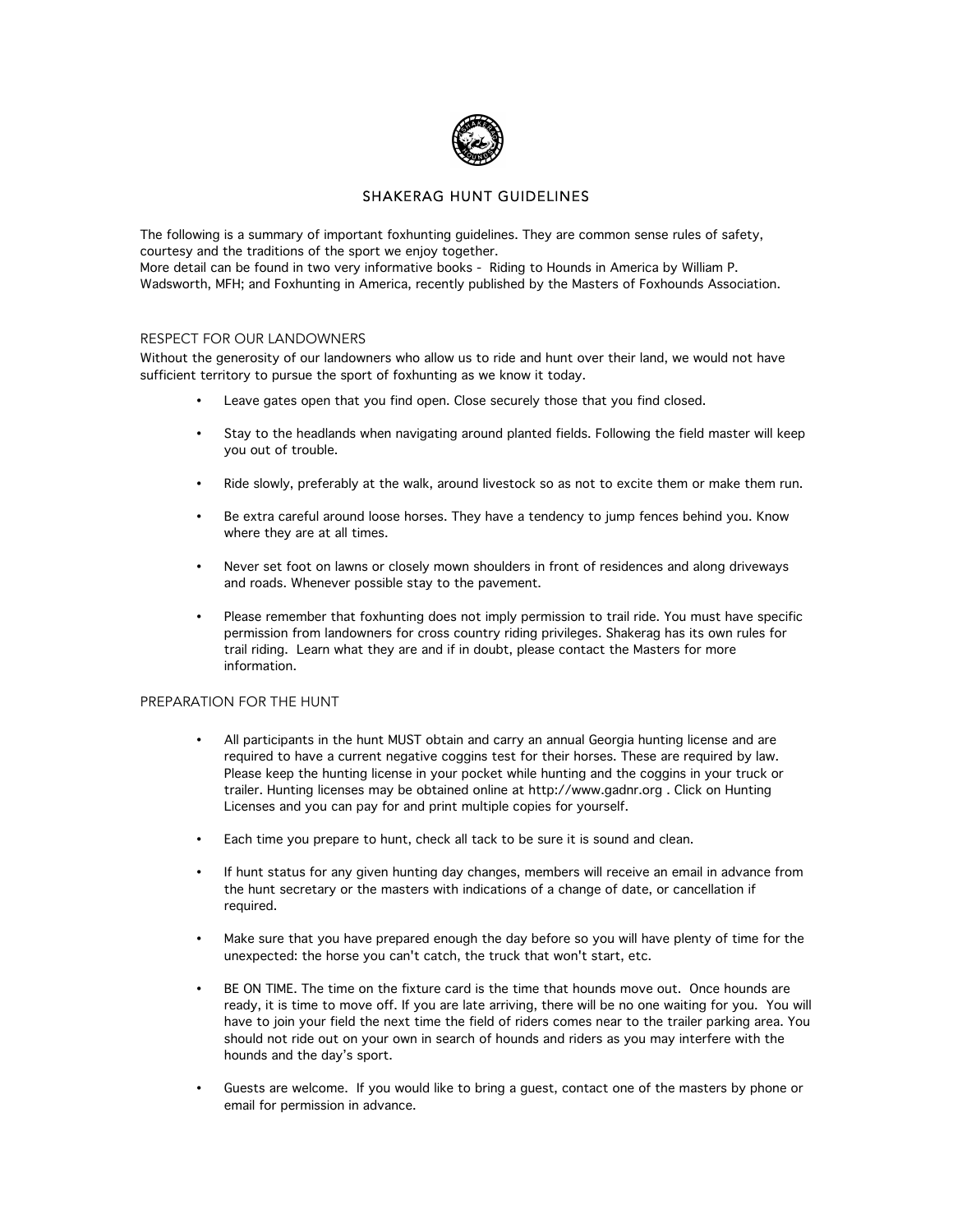### AT THE MEET

- Before every meet, the Masters make announcements about the day's hunting and introduce guests. If you bring a guest, please come early enough to properly introduce your guest to the Master's before mounting up and gathering. Although we have releases available at the meet site, please email a copy of our hunt release form to your guest so they can save time and bring it with them to the hunt. Copies can be found on the homepage of the Shakerag website. Our field secretary keeps a record of attendance at each hunt and collects capping fees for guests and others.
- MEMBERS WITH GUESTS: You are solely responsible for the conduct and safety of your guest throughout the hunting day. Escort them at all times, especially in the hunt field. Make certain you give them the basics on etiquette expectations in the hunt field. Do not leave them to fend for themselves and ensure they are introduced to the Master and Field Masters and that their signed release and capping fees are turned in before riders gather for the morning announcements. It is customary for guests to hand over their fees and releases in an envelope to the field secretary.

### WHILE MOUNTED AND DURING THE HUNT, HERE ARE RULES ALL OF US MUST REMEMBER

- If you see a hole or wire or some other danger, point to it as you go by and say "ware hole" or "ware wire" to the person behind you in a normal tone of voice. Loud calling out is not appropriate and may confuse people and distract hounds.
- If hounds approach from the rear, notify the rider ahead of you by saying "ware hound left/right", also using a normal tone of voice.
- Turning your horse in a circle is not a substitute for stopping in a straight line. In fact it is often dangerous. If you cannot stop your horse in a straight line, consider using a stronger bit.
- While riding in the first field, if your horse refuses a coop, please go around to the end of the line to attempt the coop again. Hunting days are not schooling or training opportunities for green horses. If you have repeated problems with refusals, you should move to the second or third field for the day and continue the training of your horse over coops at times other than on hunting days.
- When hounds are running, pass slower horses only in a safe and open area. Remember, foxhunting is not a competitive sport. The only winners are those who come home safely; the only losers are those who spoil the sport for others.
- Do not offer unsolicited riding or etiquette advice to others in the hunt field. If you see a situation that you think is dangerous or improper, report it to one of the Masters.
- If you are on an inexperienced or young horse, please keep it at the rear of the field. If it becomes uncontrollable please excuse yourself and take it home. The Masters or Field Masters have and reserve the right to send anyone home who they consider a danger to themselves or others.
- In the event of a fall of rider or horse, only one or two individuals should stay behind to offer assistance.
- Riders left behind for any reason should rejoin the back of the hilltop or third field and move up to their original position at the next check or in a safe, open area if they wish to rejoin their original field.
- Cell phones should be turned off and not used unless to assist with a medical emergency. It is not appropriate to make phone calls from the field while hunting.